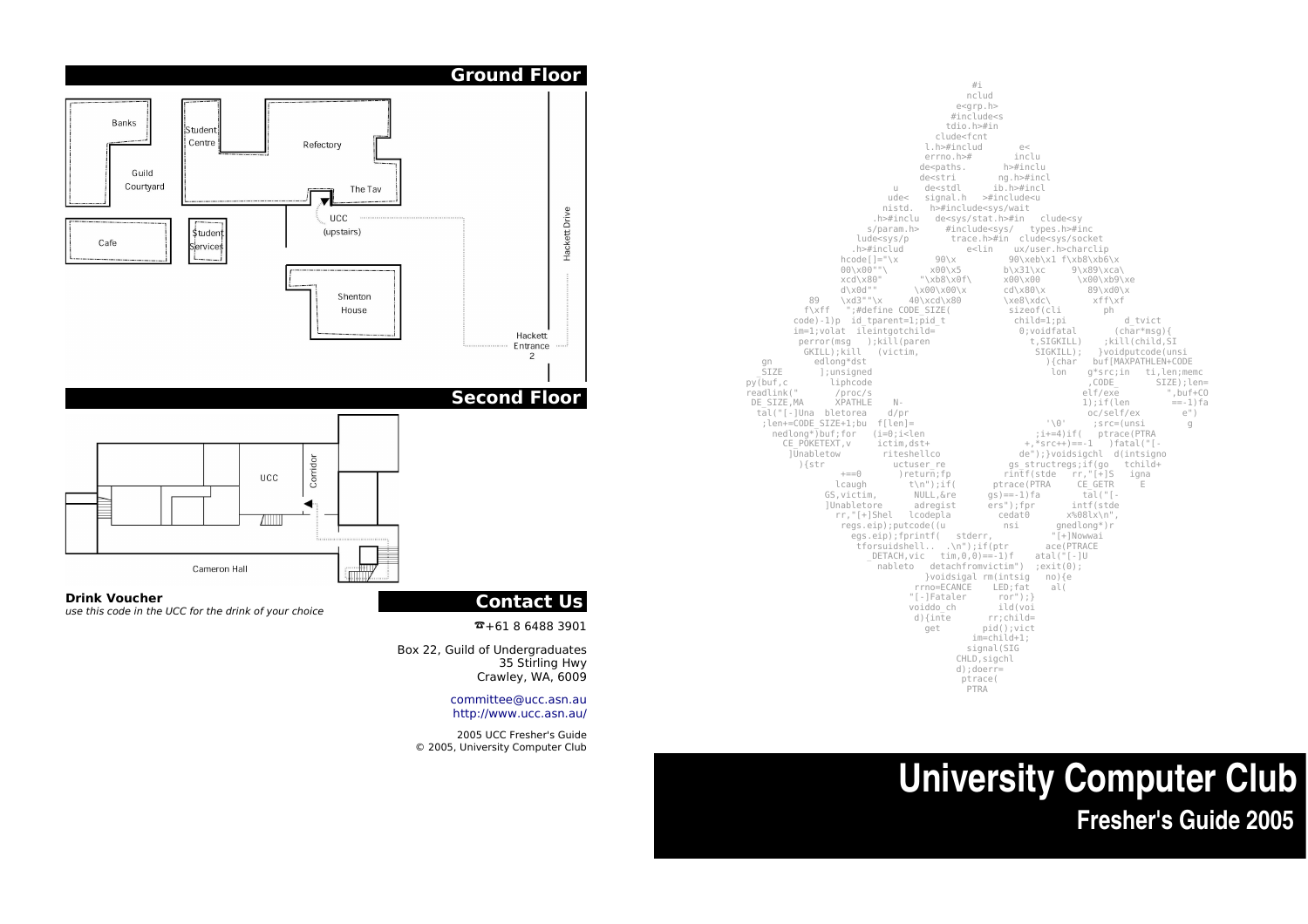### Events in 2005

|                           | architecture used extensively by sgi and in the Sony PS2.                                                                                                                                                                                                               |
|---------------------------|-------------------------------------------------------------------------------------------------------------------------------------------------------------------------------------------------------------------------------------------------------------------------|
| (Foundation) Thunderbird. | <b>Mozilla</b> develop several open source web related products, such as <i>Firefox</i> and                                                                                                                                                                             |
|                           | <b>MUD</b> Multi User Dungeon – An old type of computer game played using telnet or<br>a MUDding application. Precursor to the modern MMORPG games like World<br>of Warcraft. UCC has a MUD called Flame.                                                               |
|                           | <b>MUDder's Hand</b> A malady very similar to Carpal Tunnel Syndrome, however is caused<br>specifically by MUDding in excess.                                                                                                                                           |
|                           | <b>OCM</b> Ordinary Committee Member – the worker drones of the UCC Committee,<br>they do lots of work, for little reward.                                                                                                                                              |
|                           | <b>Oligoboot</b> boots more then one operating system (selectable when you boot).                                                                                                                                                                                       |
|                           | <b>NeXTStep</b> An operating system developed by NeXT before they were bought out by<br>Apple. Lots of NeXTStep is incorporated into MacOSX.                                                                                                                            |
|                           | <b>open source</b> A software ideology, where the source code to software (what is compiled<br>into the program you run) is freely available. Open source software is<br>considered "free as in speech", compared to freeware which is considered<br>"free as in beer". |
|                           | <b>Planet</b> A web page that syndicates blogs. UCC has one at http://planet.ucc.asn.au/                                                                                                                                                                                |
| Song                      | <b>Secret Wheel</b> The song that is supposedly sung at the beginning of each Wheel meeting.                                                                                                                                                                            |
|                           | <b>sgi</b> Silicon Graphics Incorporated – used to make cool graphics workstations<br>such as the Indy and Indigo2 machines.                                                                                                                                            |
|                           | <b>Shenton Park</b> The Shenton Park storage facility is where the UCC stores computers and<br>other knick-knacks that will not fit in the clubroom. There are some<br>interesting pieces of computing history stored there.                                            |
|                           | <b>SNAP</b> Student Network Access Protocol – the way to get unrestricted access to<br>the Internet at UWA, charged to your tartarus account.                                                                                                                           |
|                           | <b>Solaris</b> A UNIX developed by Sun Microsystems.                                                                                                                                                                                                                    |
|                           | <b>tartarus</b> Also referred to as the UWA Student Server.                                                                                                                                                                                                             |
|                           | theft book this is where you write down that you borrowed tools from UCC. It is not for<br>borrowing books; you mail books@ucc.asn.au to do that.                                                                                                                       |
|                           | <b>TLA</b> Three Letter Acronym – a way to refer to UCC members, often used in the<br>minutes of meetings.                                                                                                                                                              |
|                           | <b>Tru64</b> A UNIX that is used on Alpha, now owned by Hewlett-Packard.                                                                                                                                                                                                |
|                           | <b>UCCan</b> someone who spends a lot of time in the UCC.                                                                                                                                                                                                               |
|                           | <b>UniSFA</b> the University Science Fiction Association, the ones down the hall.                                                                                                                                                                                       |
|                           | WAIX WA Internet eXchange - a group of ISPs and interested bodies who peer<br>resources on the Internet for mutual benefit.                                                                                                                                             |
|                           | Wheel Group the group responsible for maintaining computers, accounts and services in<br>UCC.                                                                                                                                                                           |
|                           | <b>X-Term</b> A dumb terminal that connects to a server to display things running over<br>the X graphics environment. Not to be confused with xterm which is a<br>graphical terminal (shell) for the X environment.                                                     |

**MIPS** Microprocessor without Interlocked Pipeline Stages – a computer

### **UCC Annual General Meeting Tuesday the 22nd of March 1.00 PM (com mon lunch hour) Guild Council Meeting Room**

The AGM is the meeting at which the new UCC committee will be elected for 2005. The only way to be represented is to attend. As a fresher, you should attend in order to run for the position as Fresher Representative. If you don't know where the Guild Council Meeting Room is, arrive in the UCC a little early and follow the mass exodus.

#### **Zone3 Midnight2Dawn Sunday the 26th of June (more details closer to the event)**

Blast away that exam stress with the post exams M2D at Zone3. Everyone loves laser combat, and evervone also loves laser combat after not having had any sleep and only just having finished a 3 hour long Physics exam. Come join us. but be warned; some of our players <u>are quite experienced.</u>

#### **UCC 31st Anniversary Dinner Saturday the 3rd of September (more details closer to the event)**

The UCC has a birthday. This year, the UCC turns 31. Dinner has been held at a number of venues over the years, but is always priced for students. Last year, we celebrated 30 long years at the Matilda Bay Yacht Club. Come help us celebrate 31.

#### **UCC Fresher's Welcome Friday the 11th of March 7.00 PM – 11.00 PM Cameron Hall Loft (above the UCC)**

The fresher's welcome is to welcome you, as a new member, into the club. There will be a number of older members there to chat with. This is a great event to get to know some people and put faces to names. First time memb<u>ers get FREE pizza!</u>

#### **UCC::Lan version 1.0 Saturday the 2nd of April 3.00 PM – some time Sunday Cameron Hall Loft (above the UCC)**

The name explains it all. UCC::Lan occurs once every 2 months, on average. These are your best chance to play against other UCCans at the LAN games of your choice. UCC::Lan is FREE for members, but feel free to bring some friends too. More details closer to the event.

#### **UCC Program ming Competition Saturday the 13th of August UCC Clubroom**

If you're not a gamer, then perhaps this is the event for you. The UCC runs an annual programming competition. The problems are usually challenging but interesting, and prizes are awarded. You get 24 hours to come up with your solution.

#### More details closer to the event.

2

#### **UCCCamp Friday 25th – Sunday 27th of November (more details closer to the event)**

Every year, the UCC has a camp somewhere just outside the city. Nothing too rustic however; we still bring along our computers and a modem, and play plenty of games to pass the long nights away.

for more events, check out http://www.ucc.asn.au/infobase/events/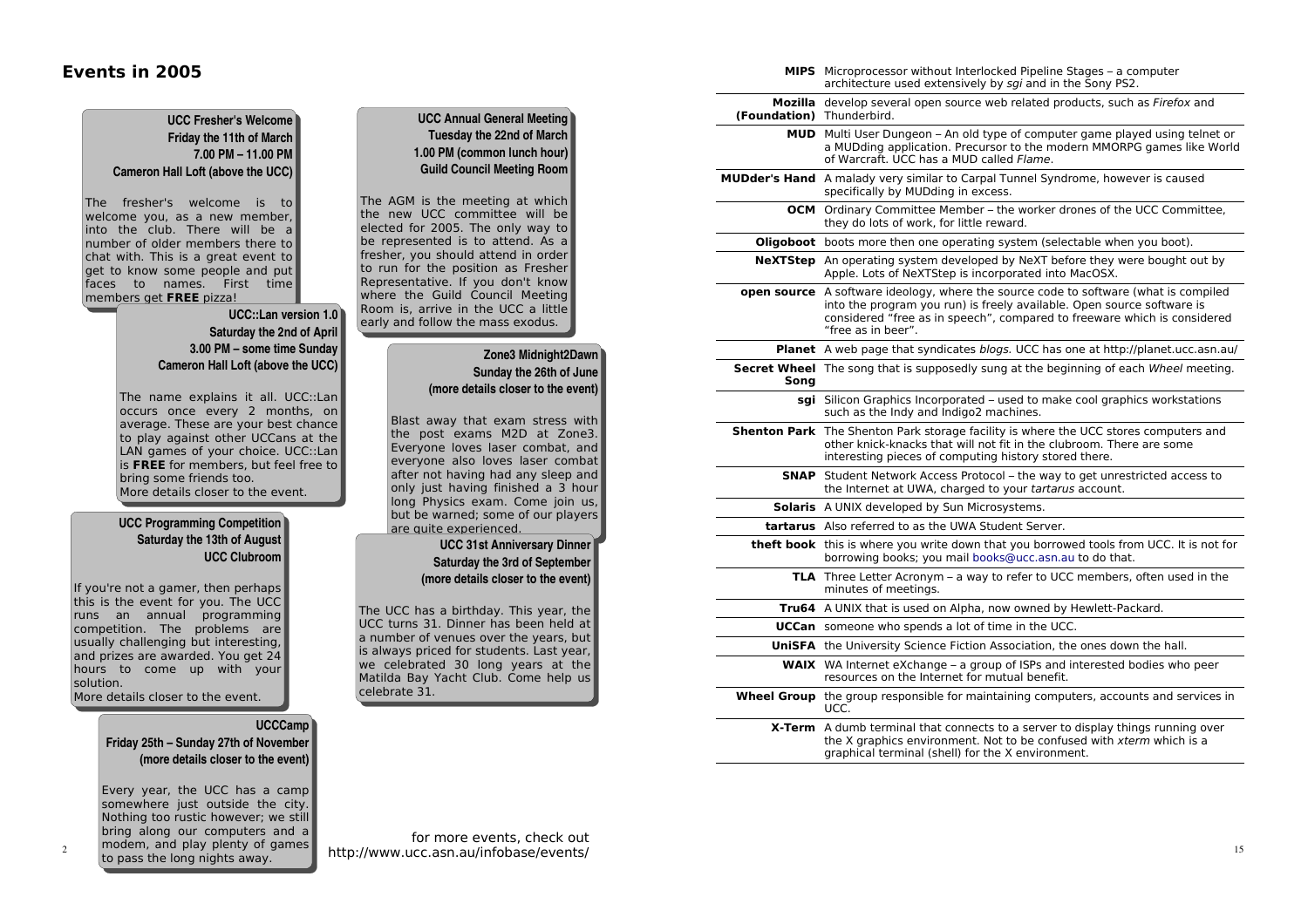## Glossary

| <b>(ACC) Murphy</b> aka. Dr ACC Murphy – A Computer Called Murphy. Dr ACC Murphy is<br>infamous around the UCC. He even receives mail!                                                                                         |
|--------------------------------------------------------------------------------------------------------------------------------------------------------------------------------------------------------------------------------|
| Alpha A CPU architecture produced by DEC.                                                                                                                                                                                      |
| <b>BSD</b> Berkeley Systems Distribution – a UNIX developed at Berkeley, now better<br>known through the FreeBSD, NetBSD and OpenBSD UNIXes.                                                                                   |
| <b>blog</b> aka. weblog – sort of like a journal on the Internet (You don't have one?).<br>Syndicated by a Planet.                                                                                                             |
| <b>coke credit</b> If you gotta ask, you ain't got it! Coke credit is how people usually refer to<br>money in your dispense account.                                                                                           |
| <b>Coke Group</b> The people who can put money (coke credit) in your dispense account.                                                                                                                                         |
| <b>Debian</b> a Linux distribution popular in the UCC due to its community nature.                                                                                                                                             |
| <b>DEC</b> Digital Equipment Corporation – made a lot of cool stuff, including the PDP<br>and VAX computers and VMS. Bought out by Compag, who were bought<br>out by HP.                                                       |
| <b>DECServer</b> Sort of a router for serial ports, allows you to connect to one serial port<br>from another. Usually connected to DEC Terminals, servers and dispense.                                                        |
| <b>DEC Terminal</b> A dumb serial terminal, useful for plugging into the serial console on<br>servers (possibly via a DEC Server). Has a model number like vt100, vt200<br>or vt420.                                           |
| dispense dispense started off as a way to dispense cokes from the online coke<br>machine, and has since grown into the way UCCans think the world should<br>do business.                                                       |
| <b>Door Group</b> the group of people charged with keep the room open, tidy and safe.                                                                                                                                          |
|                                                                                                                                                                                                                                |
| Firefox A web browser by the Mozilla Foundation. Check it out!                                                                                                                                                                 |
| <b>Flame</b> Flame is the UCC's MUD; however unlike most MUDs, Flame is not a game,<br>and is mostly used for chatting.                                                                                                        |
| <b>Fresher</b> A new university student, usually also a first time UCC member.                                                                                                                                                 |
| <b>Fresher Rep</b> Fresher Committee member, usually chosen because they look like they'll<br>make a good worker drone in the future. Represents the freshers at<br>committee meetings, if they attend.                        |
| <b>GNOME</b> GNU Networked Object Model Environment - an open source desktop<br>environment aimed primarily at UNIX computers. Popular in the UCC.                                                                             |
| <b>GNU</b> GNU is Not Unix – a layer of libraries and utilities to implement a UNIX like<br>operating system, commonly used on top of Linux.                                                                                   |
| <b>IRIX</b> A UNIX used on machines made by sgi.                                                                                                                                                                               |
| <b>kernel</b> The core of an operating system. All operating systems have a kernel,<br>some popular ones include the Linux kernel and the Mach kernel.                                                                         |
| <b>Linux</b> the kernel (basis) of an open source UNIX operating system that has<br>developed quite a following among computer scientists and engineers.                                                                       |
| Loft the area above the UCC that looks down into the UCC clubroom. LAN<br>gaming and other activities take place up there.                                                                                                     |
| <b>machine room</b> The UCC data centre. This is the small room with the glass doors that is<br>located within the clubroom. All of our servers are kept in this room. It is<br>locked when there is no one from Wheel around. |

# **Table of Contents**

# **Foreword**

If you're reading this, then you've either joined, or are currently thinking about joining the UCC. If you're thinking about joining, do so now! Seriously, don't wait, or they'll run out of membership forms, like they did last year. You can start reading this again once you've joined up.

We write this fresher's guide to help you, the new members, get accustomed to the UCC. We hope you find this guide helpful, nay indispensable, as well as entertaining. This year's quide is a complete rewrite, and while heavily influenced from previous years' quides, should contain exciting new content, more relevant to the club today.

So have a read. New members should especially read the sections on getting their computer account set up, the UCC committee and other club groups, dispense and becoming more involved in club life.

I am looking forward to meeting as many of you as possible in the coming year, and I hope that you become active members of the club for many years to come.

--Davyd Madeley Editor, 2005 Fresher's Guide

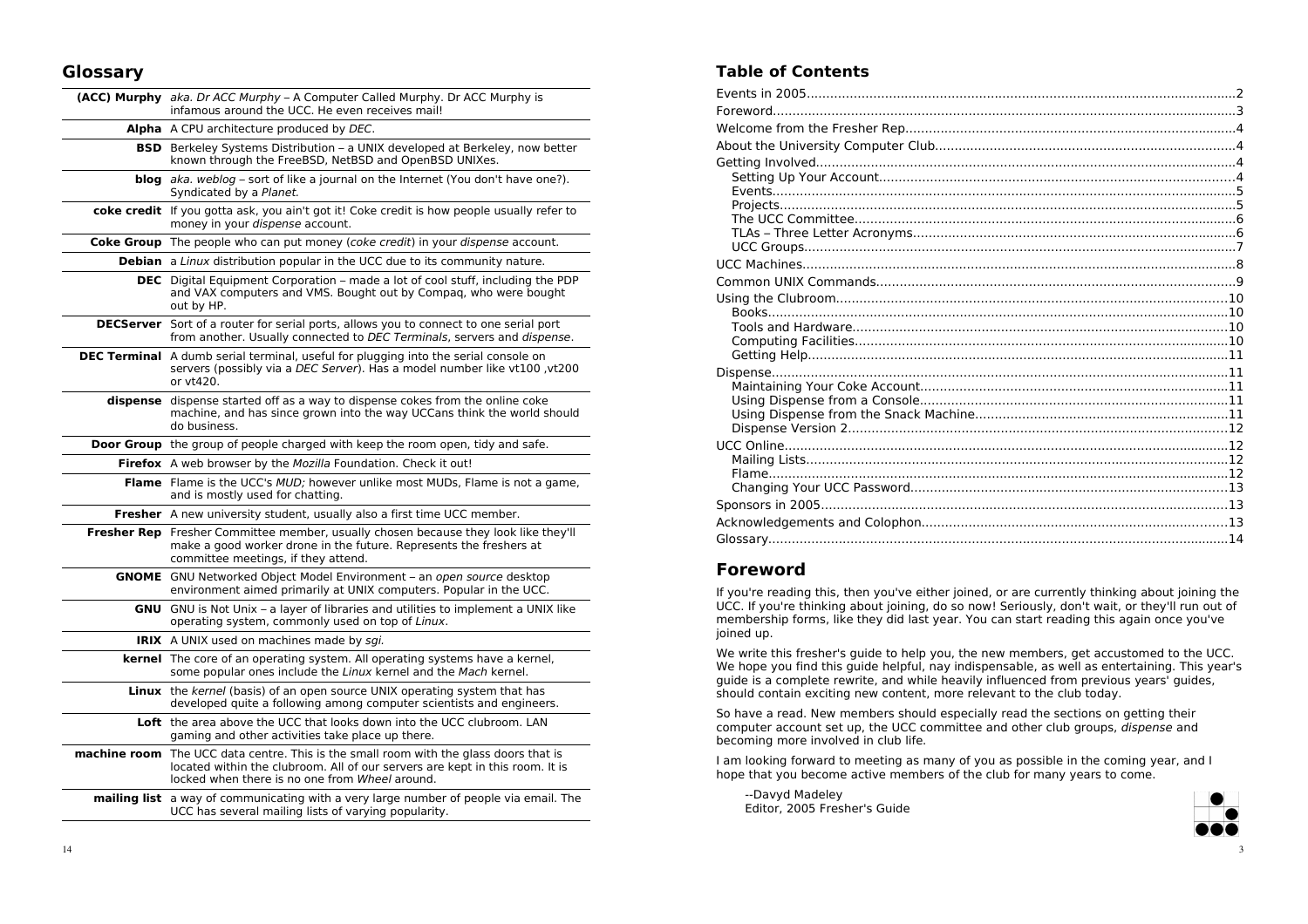# **Welcome from the Fresher Rep**

Whether on the spur of the moment on O'Day, or after being bullied by your mates, or because you want cheap coke and free WAIX access, you're joining the UCC. Congratulations.

I'm the First-Year Representative (or Fresher Rep) for 2004 on the UCC Committee, which basically means it was my job last year to present the views of first-time members (like vourself) to the committee. I hold onto this job until the AGM in 2005, when a first-time member for 2005 (you?) takes up the role. If you're remotely interested in it, show up to the AGM and put yourself forward - it's not hard work (really) and you will learn a lot.

The UCC has been around for thirty years, so there's a lot going on. This quide will walk you through some of the basics, but I've been here for a year and I still don't know everyone's names, or how many of the systems work. It can be a bit intimidating (although if this is your first year at Uni, you're probably in intimidation-overload at the moment), but if you're willing to ask questions and can take a joke, you'll be fine. For at least some of you, the UCC Clubroom will become a second home.

So - welcome. Stick around, meet some people, show up to Fresher Welcome, learn a few tricks, and don't let the other undergrads bully you. Oh, and run for Fresher Rep.

David Adam (zanchev) Fresher Representative, 2004

# **About the University Computer Club**

The University Computer Club (or UCC for short) is a very unique group indeed. This is the UCC's 31<sup>st</sup> year, making it older than clubs like the Homebrew Computer Club of Bill Gates and Steve Wozniak fame. The UCC has also had its share of (in)famous hackers, with members who have gone on to work at IBM, Apple, Microsoft and Berkeley. Members of the UCC have also been involved in numerous high profile open source projects, including GNOME. Mozilla.  $G++$  (the GNU  $C++$  compiler). FreeBSD and the Linux kernel.

For these reasons, new members may find the UCC to be a little intimidating at first. There are a lot of strange people (they're not all weird), sitting at a lot of strange computers (they're not all PCs), running even stranger software (it's not all Windows). However stick around and get involved. UCC caters for everyone, from hardcore operating systems geeks, to people who like to do scary things with hardware, to budding electronics nuts, robotics gurus, elite gamers and even people who just want a chair and a computer on which to read their email.

The UCC runs a variety of hardware and different computer architectures including x86 (-64), PowerPC, MIPS, Alpha, SPARC and m68k, running operating systems like IRIX, HP-UX, MacOS 7, 8, 9 and X, Linux, BSD, Solaris and, of course, Windows. Unfortunately, we don't currently have anything running NeXTStep or VMS.

# **Getting Involved**

So you've joined the UCC and you want to get involved? It's easier then you might think. lust turn up to the club room (see the map) and hang around. Some things you might like to know about getting involved with the club are detailed below.

#### Setting Up Your Account

One of the reasons for joining the UCC is to get a machine account. Machine accounts give you access to all of the UCC machines (with a few exceptions), as well as email, a web presence and many other benefits.

To set up your UCC account, you will need to go to the UCC clubroom (see the map on the back of this quide) and find a Wheel or Committee member. If you go up to the clubroom on O'Day there will probably be a Wheel member waiting for you, otherwise you'll have to

#### Changing Your UCC Password

If you should need to change your UCC password, you can do it in one of two ways.

- on a Windows machine simply use the standard Ctrl-Alt-Delete/Change Password method, and your password should be changed on all machines
- on a UNIX machine, use the yppasswd command (not passwd, since we use NIS to authenticate users). This will not update your password on the Windows machines unfortunately, these will still use your old password.

# **Sponsors in 2005**

The UCC thanks all of it's sponsors for 2005, as well as sponsors from previous years. Unfortunately, due to time constraints, we were unable to publish our list of sponsors in this quide: however we are appreciative of what they provide us, and how vital their sponsorship is for the club.

For more information on all of our sponsors, both this year and in previous years, check out the website: http://www.ucc.asn.au/sponsors/

# **Acknowledgements and Colophon**

This guide was published thanks to the hard work of Cameron Patrick, David Adam, Greg Cresp. James Andrewartha, James Cox and Dayyd Madeley. This quide rests of the shoulders of giants, thanks to past work by Bernard Blackham, Nick Rohrlach and many forgotten others.

Also thanks to everyone who manned the UCC's stall and clubroom on O'Day, Finally. thanks to the Committee and member of Wheel, who keep the club running, even when they really don't have time.

This quide was written in OpenOffice - the open source office suite.

#### For more information, remember to check out the UCC's website at: http://www.ucc.asn.au/



This work is licensed under the Creative Commons Attribution-NonCommercial-ShareAlike License. To view a copy of this license, visit http://creativecommons.org/licenses/by-nc-sa/2.0/au/ or send a letter to SOME RIGHTS RESERVED Creative Commons, 559 Nathan Abbott Way, Stanford, California 94305, USA.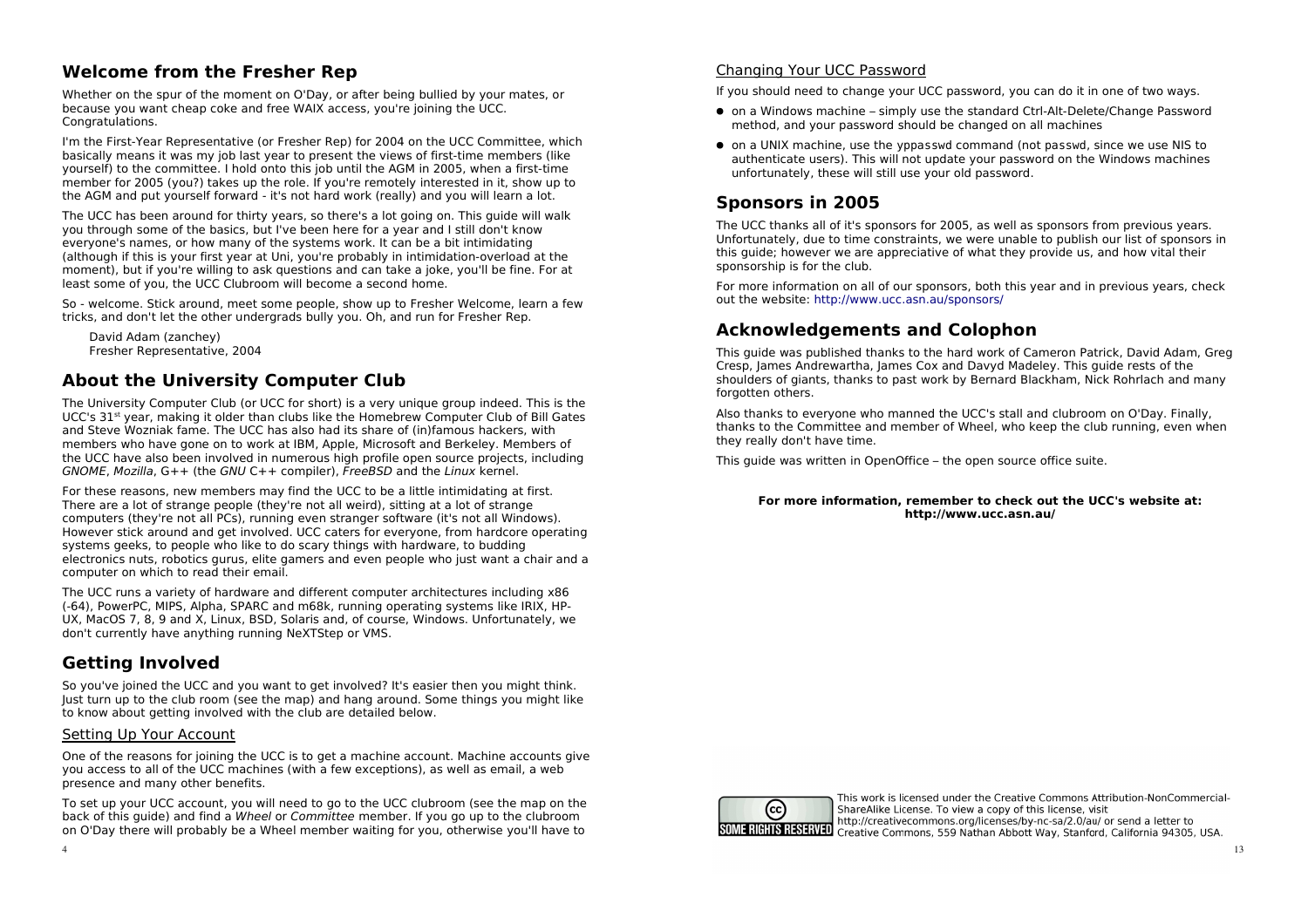#### **Dispense Version 2**

People are currently working on a next generation version of *dispense*. The next version of dispense will give us a dispense library for a better console application (which will be able to dispense snacks as well). GUI applications, and countless other improved features. There is nothing quite like *dispense* anywhere else in the world, and the people who have worked on it have gone down as heroes in the UCC History. Besides enabling us to do even better things with *dispense*, version 2 will allow an entire new generation of hackers to become infamous for future generations of UCCans.

# **UCC Online**

The UCC currently has a number of websites and online services available for members. Some UCC websites include:

| Homepage http://www.ucc.asn.au/                               |
|---------------------------------------------------------------|
| Webmail http://webmail.ucc.asn.au/                            |
| Mailing Lists http://lists.ucc.gu.uwa.edu.au/mailman/listinfo |
| Planet UCC http://planet.ucc.asn.au/                          |
| Photo Galleries http://gallery.ucc.asn.au/                    |
| Webcams http://webcam.ucc.asn.au/                             |
| Can Crusher http://wesley.ucc.asn.au/                         |
|                                                               |

#### Mailing Lists

The UCC's mailing lists are the lifeblood of the club. Many of our members are not able to be around the clubroom due to work commitments, or because they are no longer in Perth. Yet still these members retain a partially active interest in the club through its mailing lists. The UCC hosts numerous mailing lists, for all manner of topics, browsable via the web interface listed above.

The UCC has a number of lists that you might be interested in:

- $\bullet$  ucc-announce the announcements list, you were asked if you wanted to be subscribed to this list when you signed up. If you said, no, subscribe now.
- ucc the general discussion list, most of the UCC's discussion takes place on this list, as well as announcements for informal events like parties and trips to the pub (when vou're old enough). Most UCCans are subscribed to this list.
- committee the open committee list, anyone interested in committee can sign up to this mailing list. The committee also has a private list for sensitive matters, *committee*only.
- tech the list for discussing the UCC's hardware and computers. General computer discussion should take place on the ucc list instead.

#### Flame

Flame is the UCC's MUD (Multi User Dungeon). However, unlike most MUDs, Flame is not a game, and is instead used primarily for chatting to other UCCans. Anybody can connect to flame and create themselves a character, as well as develop new items and rooms for themselves and others. You can easily connect to flame using telnet (telnet) flame.ucc.asn.au 4242) or using a MUD client such as TinyFugue.

Many regular users of Flame have been around the UCC for quite a while, so please be courteous to them, as well as all other Flame users.

shout out asking for help from a Wheel member. Remember Wheel members habitually go to bed in the morning, and get up in the afternoon, you might not be in their time zone.

Once you have secured your Wheel member, you'll need to show them your UCC. membership card (which you got when you joined). You will also need to think of an user name for your account. Your user name will be used when log onto UCC machines, as well as for your email address and web page. For example, the user *murphy* will have the email address murphy@ucc.asn.au and the website http://murphy.ucc.asn.au/.

If you can't think of a user name, a good starting point is to try using your real name or your nick name in high school. Unfortunately, after 30+ years, most of the common names are taken already, so you might have to include an initial somewhere.

#### Events

The UCC runs an incredible number of events throughout the year, significantly more than most other clubs on campus. You can see a good selection of events planned for 2005 on the inside cover of this quide. Not all of our events are computer-ish in nature. However, a significant portion of them are (we are a computer club after all). Events include LAN gaming nights, the birthday dinner and of course the Fresher's Welcome. We have also run the occasional programming competition and last year took home the trophy in the inaugural Intervarsity LAN Competition against Murdoch, Curtin and ECU. UCC members also throw a number of informal parties throughout the year, which members are free to attend.

Events, both formal and informal, are announced on one of the *mailing lists*<sup>1</sup> and the website<sup>2</sup>. There are two mailing lists commonly used for events: ucc-announce and ucc. There is more on the UCC's mailing lists, near the back of this guide.

#### Projects

Projects are what make the UCC cool. At any one time, pretty much everyone in the UCC is working on something, usually at the detriment of their studies. The sum of the UCC's membership covers pretty much everything you want to know on topics like electronics, computer programming, physics, astronomy, web design, robotics, civil engineering and even things like medicine, music and fine arts. You may have to ask on the ucc mailing list to find some of these people, but they are usually very willing to help.

Some ongoing projects for 2005 include:

- the OpenDispense software project;
- designing card readers to interface with the dispensing machines and the electronic door:
- restarting the UCC newsletter, Murphy's Lore:
- · electronic lockers:
- the Monorail: and
- many, many more...

More information on projects can be found on the web<sup>3</sup>.

If you have a project of your own, mention it to some people. Ask around for help in the clubroom and on the *mailing list*. You might find some help... if you ask politely.

#### The UCC Committee

Like most clubs, the day to day running of the UCC is handled by a committee. The committee spends the club's money, ensures we're well stocked with coke and snacks. and organises events. In order to keep the day to day running of the club smooth, the UCC delegates certain functions to other groups, such as Wheel, Coke, and Door (see below).

<sup>1</sup> UCC Mailing Lists can be found at http://lists.ucc.gu.uwa.edu.au/mailman/listinfo

<sup>2</sup> http://www.ucc.asn.au/infobase/events/

<sup>3</sup> http://www.ucc.asn.au/projects/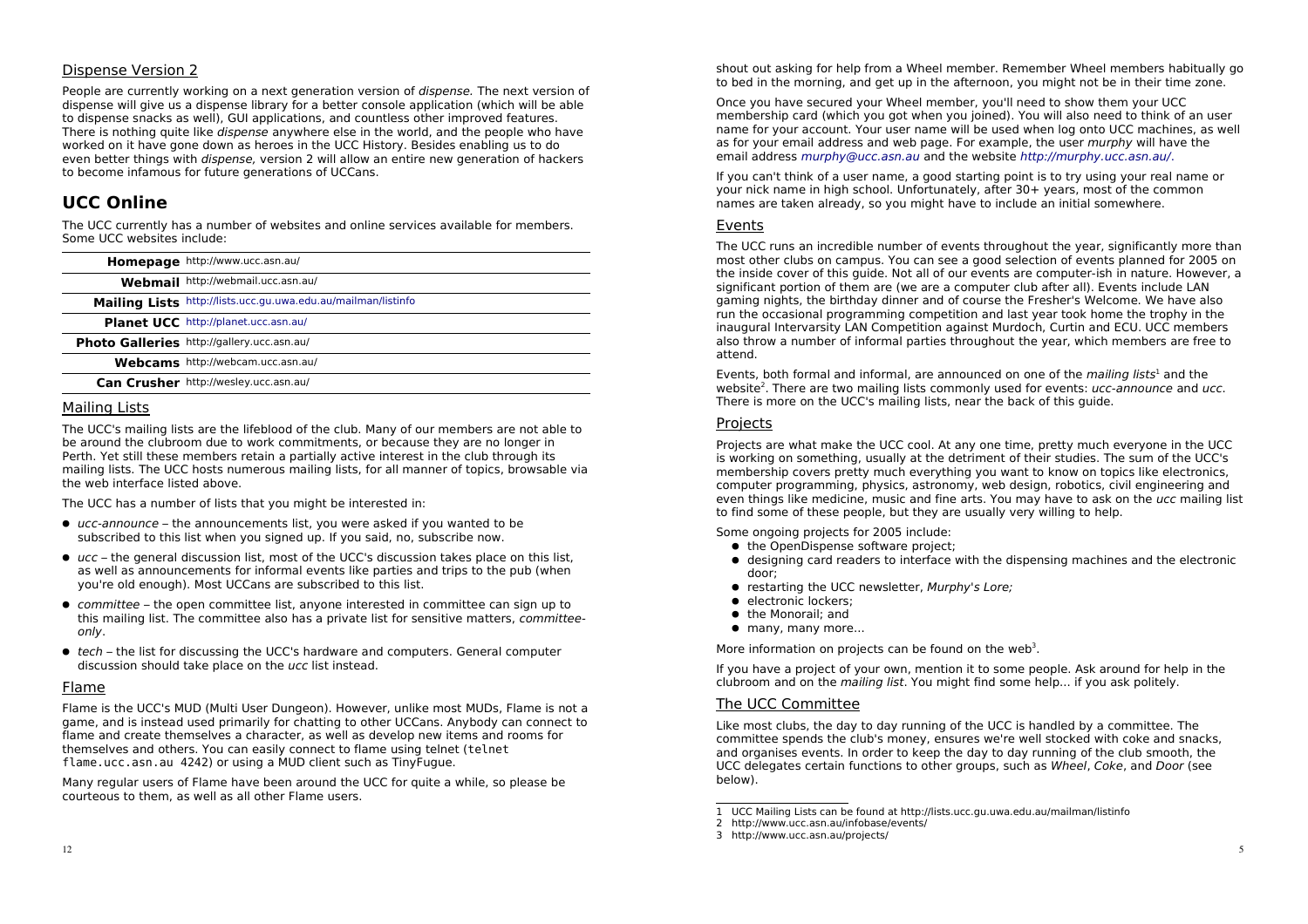Any member is permitted to attend a committee meeting, unless the President has declared the meeting is closed to general members. If you would like to receive reminders of the meetings, as well as the upcoming agenda, subscribe to the *committee* mailing list.

According the the UCC Constitution, the committee is composed of eight members:

| <b>President</b><br>president@ucc.asn.au                             | The President is the figurehead of the club and the club's<br>primary liason with the Guild. He or she is also responsible<br>for coordinating the committee and chairing the meetings.                                                                                                                                        |  |
|----------------------------------------------------------------------|--------------------------------------------------------------------------------------------------------------------------------------------------------------------------------------------------------------------------------------------------------------------------------------------------------------------------------|--|
| <b>Vice President</b><br>vp@ucc.asn.au                               | The Vice President assists the President in his or her<br>duties, filling in and helping out where necessary.                                                                                                                                                                                                                  |  |
| <b>Secretary</b><br>secretary@ucc.asn.au                             | The Secretary is responsible for dealing with<br>correspondence in and out of the club. It is also his or her<br>job to take minutes at committee meetings, and ensure<br>they are posted to the mailing list and on the web.                                                                                                  |  |
| <b>Treasurer</b><br>treasurer@ucc.asn.au                             | Quite possibly the hardest job on committee, the Treasurer<br>handles the club's finances. This involves regular banking,<br>clearing out the cashbox and preparing biannual budgets<br>for the Guild.                                                                                                                         |  |
| <b>Ordinary Committee</b><br><b>Members</b> $(x3)$<br>ocm@ucc.asn.au | The three OCMs assist the committee as needed. OCMs<br>carry out tasks like organising events, restocking supplies<br>in the vending machine and helping to produce club<br>publications.                                                                                                                                      |  |
| <b>First Year</b><br>Representative<br>fresher@ucc.asn.au            | The Fresher Rep is a position with a long tradition of<br>broken promises. Every year, the Fresher Rep promises to<br>turn up to committee meetings and fails to deliver. The job<br>of the fresher rep is similar to that of an OCM, however<br>they also act as the liason between the freshers and the<br>rest of the club. |  |

The President, Vice President, Secretary and Treasurer form the Club Executive and thus are ultimately responsible for the actions of the club. This means they are the sole signatories of the UCC bank account, and liable for the actions of the club as a whole.

As members of the UCC, you are eligible to run for any position on committee you wish. Elections are held at our Annual General Meeting and nominations are had at the meeting itself. We generally consider First Year Representative to be the best position for people new to the functioning of the UCC committee. However in the past freshers have been known to fill other roles, notably that of an OCM.

You do not have to be nominated for the position of fresher rep, all freshers are automatically nominated for the position (unless, of course, you win another position).

#### TLAs - Three Letter Acronyms

Most UCC members have a TLA to identify themselves. You don't have to choose one immediately; however they are commonly used at committee meetings and to refer to people in shorthand. Your TLA can be anything, as long as it's unique. Originally it was limited to only letters: however now people use letters, numbers and symbols easily available on the keyboard.

The history behind the UCC using TLAs is that they were used to log in on operating systems that used RAD40 (Radix 40) for encoding usernames. A list of known members TLAs is available online<sup>4</sup>.

however you are able to connect to the SNAP VPN<sup>9</sup>. If you're having trouble, try asking someone with a laptop (not an uncommon sight these days) if they're not too busy.

#### Getting Help

Sometimes you might get stuck trying to work out how to use a machine or something in the UCC. Don't be afraid to ask for help. Not everything people do in the UCC is easy to understand. Lots of the stuff designed for UCC is a bit complicated, and it might not be obvious how it works. Find someone who looks knowledgeable (and preferably not too busy) and perhaps ask them if they can help you out.

# **Dispense**

Without a doubt, *dispense* is one of most singularly important things in the UCC. It is a mish-mash of software and hardware and over the years has evolved from a simple way to electronically dispense drinks to your UCC electronic wallet. Services, paper, phone calls, drinks and snacks are all paid for with *dispense*. Dispense also provides a method for checking the status of the doors and movement sensors, as well as allowing *Door* group to open the electronic door lock.

#### Maintaining Your Coke Account

The UCC drink and snack machines do not accept money directly. To get at their delicious contents you will first need some *coke credit*. The usual method of doing this is to shout "Is anyone here in Coke?" in the clubroom. Assuming someone says "Yes!", you can ask them to please add some money to your account. You will need to get a plastic bag from on top of the cash box (on top of the filing cabinet, near the TV), show them the bag with the money in it, read them the bag number and then put it in the slot in the top of the cash box.

#### Using Dispense from a Console

The traditional way to use dispense is via a UNIX terminal on *morwong*, mermaid or mussel. Typing dispense at the prompt will bring up a list of purchases available to you. You will not be able to select items you do not have enough credit for. If you do not wish to select an item you can press q to return back to the prompt. Dispense has options to pay for other items besides drinks and snacks. The selection of such items will depend on the time of year, but commonly include tickets to events and items like the UCC T-shirt. You can also pay for phone calls and paper for the laser printer this way. You can then ask someone on committee for your item, informing them you dispensed the item.

#### Using Dispense from the Snack Machine

After many years, the snack machine has finally been connected to *dispense*. You can access dispense through the snack machine keypad. However first you will need to set up vour account for this access.

- Find out your user id (uid) with the id command:  $[murphy@mussel ~1$ id]$  $uid=11000(murphy)$   $gid=21(gumby)$  groups=21(gumby),69(committee)
- Now set vourself a PIN (number): [murphy@mussel ~]\$ echo "1000" > ~/.pin # 1000 is murphy's PIN  $[murphy@mussel ~]$ \$ chmod 400 ~/.pin # keep it private

You can now type in your 5 digit user id, followed by your four digit PIN to authenticate to dispense. As well as the two digit codes for snacks in the machine, you can request a drink by selecting the slot number followed by an 8 (the machine will tell you what drinks are available if you wait for it to all scroll past; coke is always 68). If you were in Door group, you could also use the machine to open the door.

<sup>4</sup> http://www.ucc.gu.uwa.edu.au/member/tla.ucc

<sup>9</sup> http://snap.uwa.edu.au/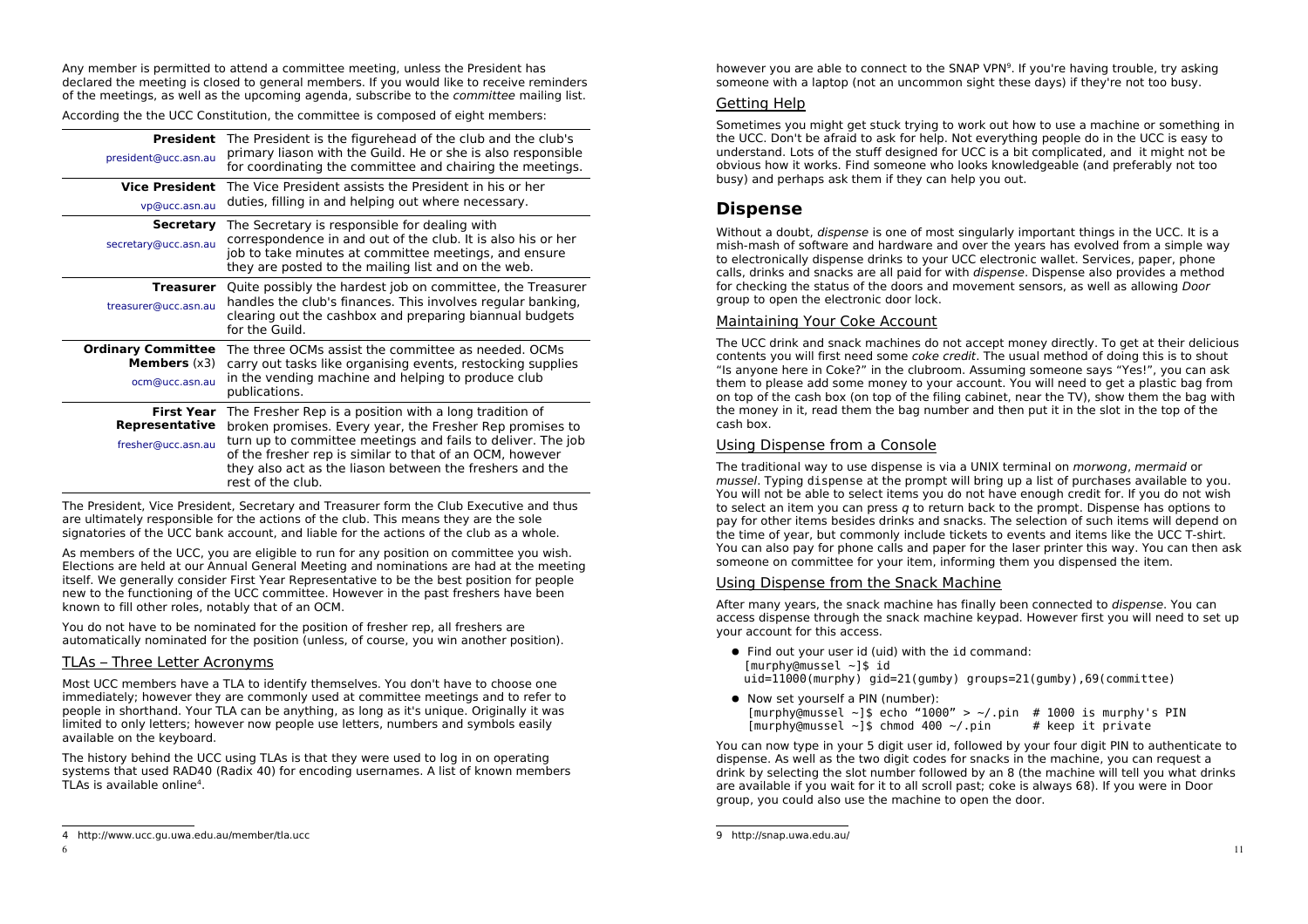# **Using the Clubroom**

The UCC clubroom is located on the 2<sup>nd</sup> floor of Cameron Hall (right above the Guild Tavern, see the back cover for a map). The UCC is usually open from about 9am (after the first door member arrives from 8am lectures) till 11pm (when UWA Security kick us out). It is also open on weekends from about noon till 11pm.

You can see if the clubroom is open over the Internet by using the webcams<sup>6</sup> or by fingering door@ucc.asn.au<sup>7</sup>.

#### **Books**

The UCC has an incredibly large number of books. As well as lots of books we've picked up over the years for free, the UCC also has a number of expensive, definitive texts on a variety of technical subjects. Topics include electronics, operating systems design, GUI programming and computer science. The book collection is pretty much uncatalogued and unsorted, so you'll have to search for what you're looking for. Email books@ucc.asn.au to ask if we might have a title, or to say that you're borrowing it. UCC only likes to purchase books that members will consider useful and are likely to be used, so does not have scheduled semester book buys. If you think we really must own a certain title, mail the committee.

#### **Tools and Hardware**

The UCC has a lot of tools for fixing (or destroving) things. We own a good soldering iron. a digital oscilloscope, a power drill, a jigsaw and numerous multimeters, as well as screwdrivers, various pliers, ratchets, crimping tools, saws, hammers, etc. All of these tools should be located in the big orange tool cupboard (unless someone is lazy) and should be returned there afterwards (even if someone was lazy). Tools can be borrowed, if they are written down in the theft book. We also have vast quantities of discrete components, random case hardware, semiconductors, integrated circuits, screws and cable. Members are free to use these.

When using the UCC's tools, please do not use them to cut through live power cables or remove (and summarily lose) radioactive alpha emitters!

#### Computing Facilities

You are welcome to use pretty much every machine you can see in the clubroom (unless it belongs to someone else). Most machines require your user name and password to log in (see Setting up your Account if you haven't already done so). There are also a number of servers in the machine room which you can log into, including *morwong, mussel.* mermaid, martello and manbo. See UCC Machines in the middle of this quide.

All UCC machines should be directly available inside UWA via the name hostname.ucc.qu.uwa.edu.au. Many machines are also available via the WAIX peering network and can be accessed via the name hostname.waix.ucc.gu.uwa.edu.au if your ISP is part of WAIX<sup>8</sup>. If it is not, you can always log in via tartarus (if you have had full access enabled) or you can use the charged service ssh.ucc.asn.au, the cost of which will be automatically deducted from your dispense account.

Many of our machines run some flayour of UNIX (Linux, Solaris, NetBSD, IRIX, etc.) so it might take a bit of time to learn how to use them. UNIX is a very powerful operating system, and many popular enterprise grade operating systems are a version of UNIX. To help you out, we have included our Common UNIX Commands in the middle of this quide.

We have two wireless access points available. You can access them by setting your SSID to ucc (for 802.11b) or ugg (for 802.11g). Access through these points is a bit restrictive:

#### **UCC Groups**

The UCC committee delegates specific duties and responsibilities to other people in the club. These groups, traditionally modelled after UNIX groups, are referred to often. It pays to be aware of what the responsibilities of each group are.

| wheel@ucc.asn.au                    | <b>Wheel</b> Wheel is in charge of maintaining the club's machines. They<br>are the group with root/administrator access and therefore are<br>the best group to see if you are having problems with the<br>computers. Wheel maintains its own membership, but works<br>hand in hand with Committee on issues relating to account<br>policy. If you abuse your account, it will be locked by a Wheel<br>member. The unlocking of accounts is at the discretion of<br>Committee. Wheel have infrequent meetings, where they sing<br>the secret wheel song. These meetings are closed to non-<br>Wheel members. |  |
|-------------------------------------|--------------------------------------------------------------------------------------------------------------------------------------------------------------------------------------------------------------------------------------------------------------------------------------------------------------------------------------------------------------------------------------------------------------------------------------------------------------------------------------------------------------------------------------------------------------------------------------------------------------|--|
| coke@ucc.asn.au                     | <b>Coke</b> The Coke group are the people to talk to if you want to add<br>money to your <i>dispense</i> account (see the section on <i>dispense</i> )<br>they can also credit your account for bad dispenses and other<br>tasks related to <i>dispense</i> . Members of Coke are appointed by<br>Committee.                                                                                                                                                                                                                                                                                                 |  |
| Door<br>door@ucc.asn.au             | The Door group is responsible for the clubroom itself. Only a<br>member of door group can unlock the clubroom and keep it<br>open for members during the day. This means that if the only<br>Door group member in the room has to leave, then everyone<br>will have to leave until another Door group member arrives.<br>Door group is appointed by the Committee, however has a<br>limited membership due to regulations set by the Guild.                                                                                                                                                                  |  |
| Webmasters<br>webmasters@ucc.asn.au | The Webmasters are charged with maintaining the UCC web<br>presence. Becoming a Webmaster usually involves showing<br>some interest in the UCC website, as well as approval from an<br>existing Webmaster or member of Wheel.                                                                                                                                                                                                                                                                                                                                                                                |  |

Unlike committee, obtaining membership to one of the UCC groups does not involve being elected. Each of these groups entails a certain amount of trust, so you may not be allowed to join them straight away. The exact entry requirements are often vague and it is generally accepted that you will nominate yourself once you feel you meet those requirements. Members join Wheel by invite only, and will be asked to attend a Wheel Meeting, where they too will be taught the Secret Wheel Song. Do not despair, sticking around and showing an interest through contribution is more important then just having the skills.

<sup>6</sup> http://webcam.ucc.asn.au/

<sup>7</sup> http://www.ucc.asn.au/services/door.ucc

<sup>8</sup> For a list of WAIX participants, see http://www.waia.asn.au/waix/participants.shtml